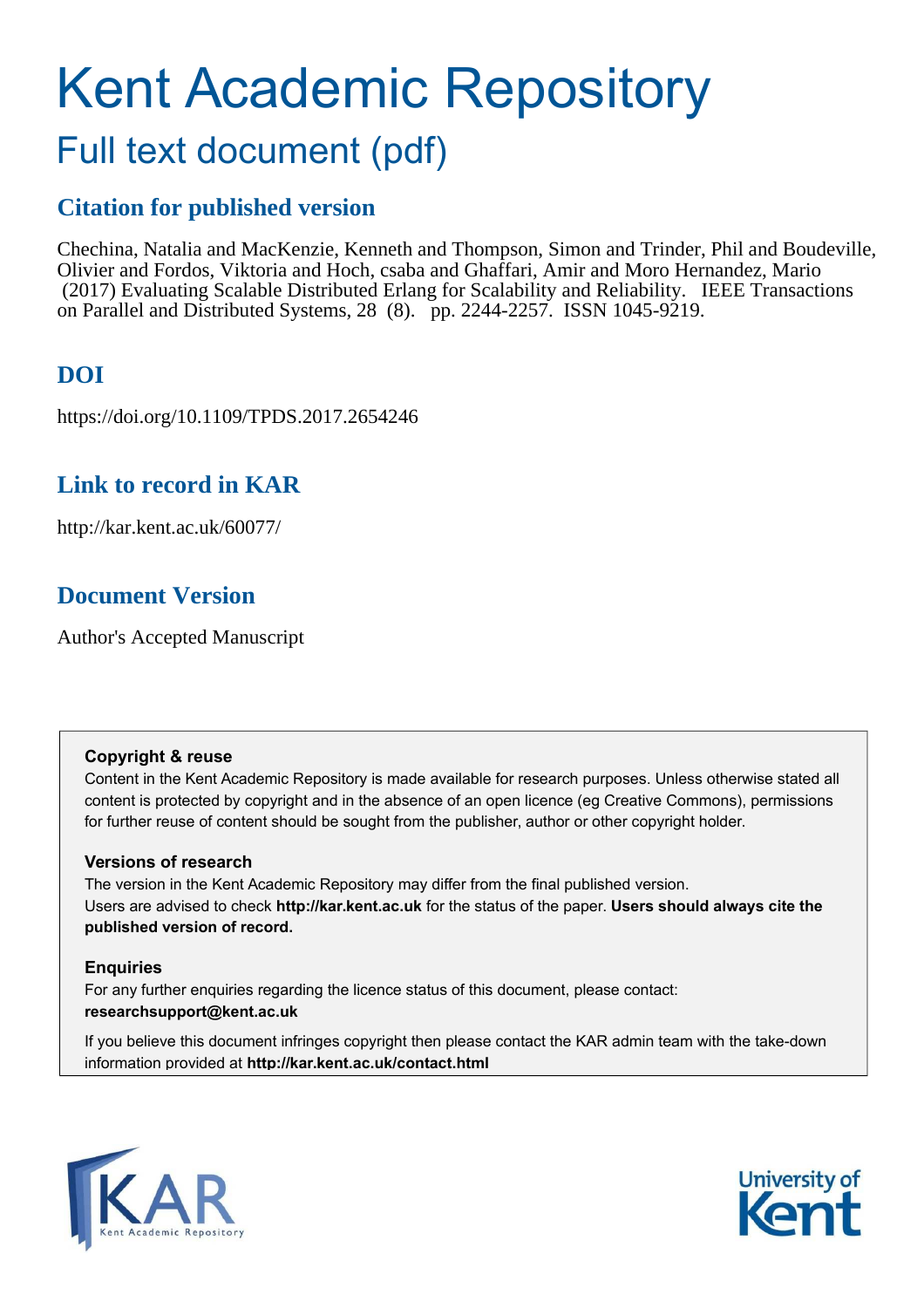# Evaluating Scalable Distributed Erlang for Scalability and Reliability

Natalia Chechina, Kenneth MacKenzie, Simon Thompson, Phil Trinder, Olivier Boudeville, Viktória Fördős, Csaba Hoch, Amir Ghaffari, Mario Moro Hernandez.

**Abstract**—Large scale servers with hundreds of hosts and tens of thousands of cores are becoming common. To exploit these platforms software must be both scalable and reliable, and distributed actor languages like Erlang are a proven technology in this area. While distributed Erlang conceptually supports the engineering of large scale reliable systems, in practice it has some scalability limits that force developers to depart from the standard language mechanisms at scale. In earlier work we have explored these scalability limitations, and addressed them by providing a Scalable Distributed (SD) Erlang library that partitions the network of Erlang Virtual Machines (VMs) into scalable groups (s groups).

This paper presents the first systematic evaluation of SD Erlang s\_groups and associated tools, and how they can be used. We present a comprehensive evaluation of the scalability and reliability of SD Erlang using three typical benchmarks and a case study. We demonstrate that s\_groups improve the scalability of reliable and unreliable Erlang applications on up to 256 hosts (6144 cores). We show that SD Erlang preserves the class-leading distributed Erlang reliability model, but scales far better than the standard model. We present a novel, systematic, and tool-supported approach for refactoring distributed Erlang applications into SD Erlang. We outline the new and improved monitoring, debugging and deployment tools for large scale SD Erlang applications. We demonstrate the scaling characteristics of key tools on systems comprising up to 10K Erlang VMs.

✦

**Index Terms**—Scalability, Reliability, Actors, Erlang.

#### **1 INTRODUCTION**

**C** HANGES in hardware manufacturing technologies are driving systems to include ever more cores. Servers comprising hundreds of commodity hosts with tens of thou-HANGES in hardware manufacturing technologies are driving systems to include ever more cores. Servers sands of cores in total are becoming commonplace. Experience with high performance and data centre computing shows that reliability is critical at these scales, e.g. host failures alone account for around one failure per hour on commodity servers with approximately  $10^5$  cores [BCH13].

Distributed actor languages and frameworks like Erlang [Arm13], [CT09] or Scala/Akka  $[O^+12]$  are proven technologies for reliable scalable computing. The key innovation in actor languages and frameworks is to isolate state: that is, actors do not share state with each other but rather exchange information using asynchronous messages.

In Erlang actors are called processes, and their isolated state means that they may fail with minimal disruption to concurrent processes. Moreover one process may *supervise* other processes, detecting failures and taking remedial action, e.g. restarting the failed process. *Distributed Erlang* deploys processes across multiple Erlang Virtual Machines (VMs or nodes) potentially on different hosts. In distributed Erlang fault tolerance is provided by global process registration, where the name of a server process is registered, and if the process fails a new server process can be spawned and

- *P. Trinder, University of Glasgow, UK.*
- *O. Boudeville, EDF R&D, France.*
- *V. F¨ord˝os and C. Hoch, Erlang Solutions AB, Hungary.*

• *A. Ghaffari and M. Moro Hernandez, University of Glasgow, UK.*

*Manuscript received April 27, 2016; revised XX XX, 2016.*

re-associated with the name. This allows systems to adopt a "let it crash" philosophy, where a process is written to deal with the common error-free case, and failure is handled by the supervising process.

While distributed Erlang conceptually supports the engineering of scalable reliable systems, in practice it has some scalability limits that force developers to depart from the standard language mechanisms when programming at scale [ $CLG+16$ ]. Scalability is limited by two main factors. Firstly, maintaining a fully connected mesh of Erlang nodes means that a system with *n* nodes must maintain  $O(n^2)$ active TCP/IP connections and this induces significant network traffic above 40 nodes. Secondly, maintaining a global process namespace incurs high synchronisation and communication costs (Section 3).

In prior work we have addressed these scalability issues by providing a Scalable Distributed (SD) Erlang library that partitions the network of Erlang nodes into scalability groups (s\_groups). An s\_group reduces the number of connections a node maintains by supporting full mesh connections only to other nodes within the s\_group, and pairwise connections to nodes outside the s\_group. S\_groups reduce the amount of global information, as process names can be registered only in the nodes of the s\_group, rather than globally. We discuss the motivation for, design of, and implications of s\_groups further in Section 3.

This paper presents the first comprehensive evaluation of SD Erlang s\_groups and associated tool support, together with guidance about how those constructs and tools can best be used. We argue that s\_groups preserve the distributed Erlang approach to reliability while improving scalability. We start by outlining the Orbit, ACO and IM benchmarks

<sup>•</sup> *N. Chechina and K. MacKenzie, University of Glasgow, UK. E-mail: see http://www.release-project.eu/*

<sup>•</sup> *S. Thompson, University of Kent, UK.*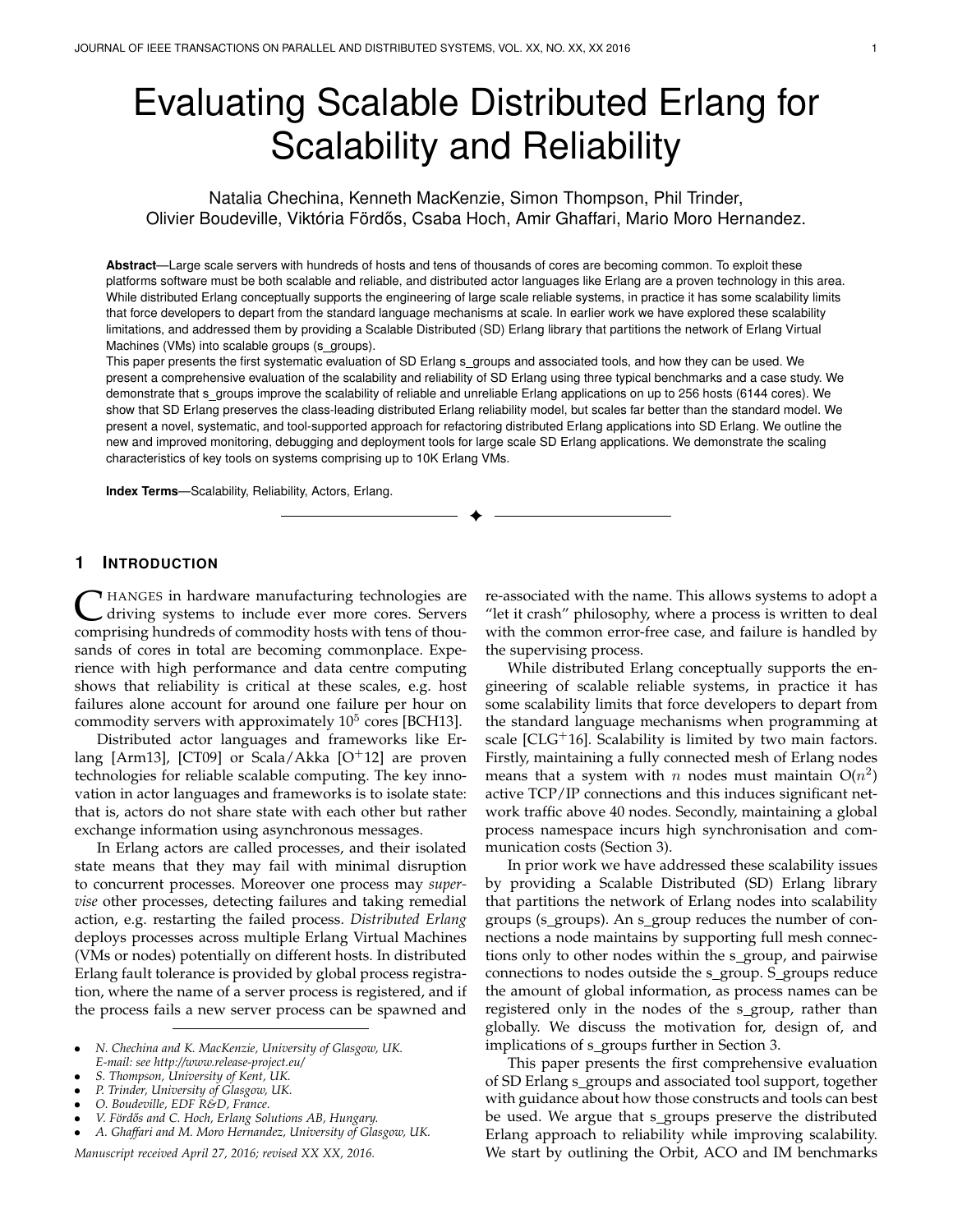and the substantial (approx. 150K lines of code) Sim-Diasca case study used to evaluate SD Erlang and demonstrate how the tools are used (Section 4), before presenting the primary research contributions as follows.

**(1)** We present a systematic and comprehensive evaluation of the scalability and reliability of SD Erlang (Section 5). We measure three benchmarks and the case study on several platforms, but the primary platform is a cluster with up to 256 hosts and 6144 cores.

The benchmarks evaluate different aspects of SD Erlang: Orbit evaluates the scalability impact of transitive network connections, ACO evaluates the scalability impacts of both transitive connections and maintaining a global namespace for reliability, and IM targets reliability. The experiments cover three application-specific measures of scalability: speedup for Orbit, weak scaling for ACO, and throughput for IM.

Crucially we show that s\_groups improve the scalability of both reliable and unreliable distributed Erlang applications (Section 5.2); and use Chaos Monkey [Tse13] to show that SD Erlang preserves Erlang's leading reliability model (Section 5.4). While some scalability and reliability results for the ACO and Orbit benchmarks have been reported in a paper that outlines all of the results of the RELEASE project [TCP+16], this paper focuses on SD Erlang and describes 9 additional experiments with it, provides a more detailed analysis, and additional evidence from the IM benchmark and the Sim-Diasca case study to support the conclusions.

**(2)** We present guidance for the construction of SD Erlang systems, through a set of questions that identify key design decisions; these support construction of SD Erlang systems from scratch as well as for refactoring distributed Erlang applications into SD Erlang. This approach is built a suite of new or improved tools for monitoring, debugging, deploying and refactoring SD Erlang applications (Section 6).

**(3)** We demonstrate the capability of the tools, for example showing that WombatOAM is capable of deploying and monitoring substantial (e.g. 10K Erlang VM) distributed Erlang and SD Erlang applications with negligible overheads (Section 6.8).

#### **2 RELATED WORK**

#### **2.1 Scalable Reliable Programming Models**

There is a plethora of shared memory concurrent programming models like PThreads or Java threads, and some models, like OpenMP [CDK<sup>+</sup>01], are simple and high level. However, synchronisation costs mean that these models generally do not scale well, often struggling to exploit even 100 cores. Moreover, reliability mechanisms are greatly hampered by the shared state: for example, a lock becomes permanently unavailable if the thread holding it fails.

The High Performance Computing (HPC) community build large-scale (10<sup>6</sup> core) distributed memory systems using the *de facto* standard MPI communication libraries [SOW+95]. Increasingly these are hybrid applications that combine MPI with OpenMP. Unfortunately MPI is not suitable for producing general purpose concurrent software as it is too low level with explicit, synchronous

message passing. Moreover the most widely used MPI implementations offer no fault recovery: if any part of the computation fails, the entire computation fails. Currently, the issue is addressed by using what is hoped to be highly reliable computational and networking hardware, but there is intense research interest in introducing reliability into HPC applications [GC15].

Server farms use commodity computational and networking hardware, and often scale to around 10<sup>5</sup> cores, where host failures are routine. They typically perform rather constrained computations, e.g. big data analytics, using reliable frameworks like Google MapReduce [DG08] or Hadoop [Whi10]. The idempotent nature of the analytical queries makes it relatively easy for the frameworks to provide implicit reliability: queries are monitored and failed queries are simply re-run. In contrast, actor languages like Erlang are used to engineer reliable general purpose computation, often recovering failed stateful computations.

#### **2.2 Actor Languages**

The actor model of concurrency consists of independent processes communicating by means of messages sent asynchronously between processes. A process can send a message to any other process for which it has the address (in Erlang the "process identifier" or pid), and the remote process may reside on a different host. The notion of actors originated in artificial intelligence [HBS73], and has been used widely as a general metaphor for concurrency, as well as being incorporated into a number of niche programming languages in the 1970s and 80s. More recently it has come back to prominence through the appearance not only of multicore chips but also larger-scale distributed programming in data centres and the cloud.

With built-in concurrency and data isolation, actors are a natural paradigm for engineering reliable scalable generalpurpose systems [Hew10]. The model has two main concepts: *actors*, which are the unit of computation, and *messages*, which are the unit of communication. Each actor has an *address-book* that contains the addresses of all the other actors it is aware of. These addresses can be locations in memory, or direct physical attachments, or network addresses. In a pure actor language messages are the only way for actors to communicate.

After receiving a message an actor can do the following: (i) send messages to another actor in its address-book, (ii) create new actors, or (iii) designate a behaviour to handle the next message it receives. The model does not impose any restrictions in the order in which these actions must be taken. Similarly, two messages sent concurrently can be received in any order. These features enable actor based systems to support indeterminacy and quasi-commutativity, while providing locality, modularity, reliability and scalability [Hew10].

Erlang [Arm13], [CT09] is widely used to develop reliable and scalable production systems, initially with its developer Ericsson and then more widely through open source adoption. There are now actor frameworks for many other languages; these include Akka for C#, F# and Scala [HS12], CAF [web16a] for C++, Pykka [J<sup>+</sup>16], Cloud Haskell [EBPJ11], PARLEY  $[L+10]$  for Python and Termite Scheme [Ger06], and each of these is currently under active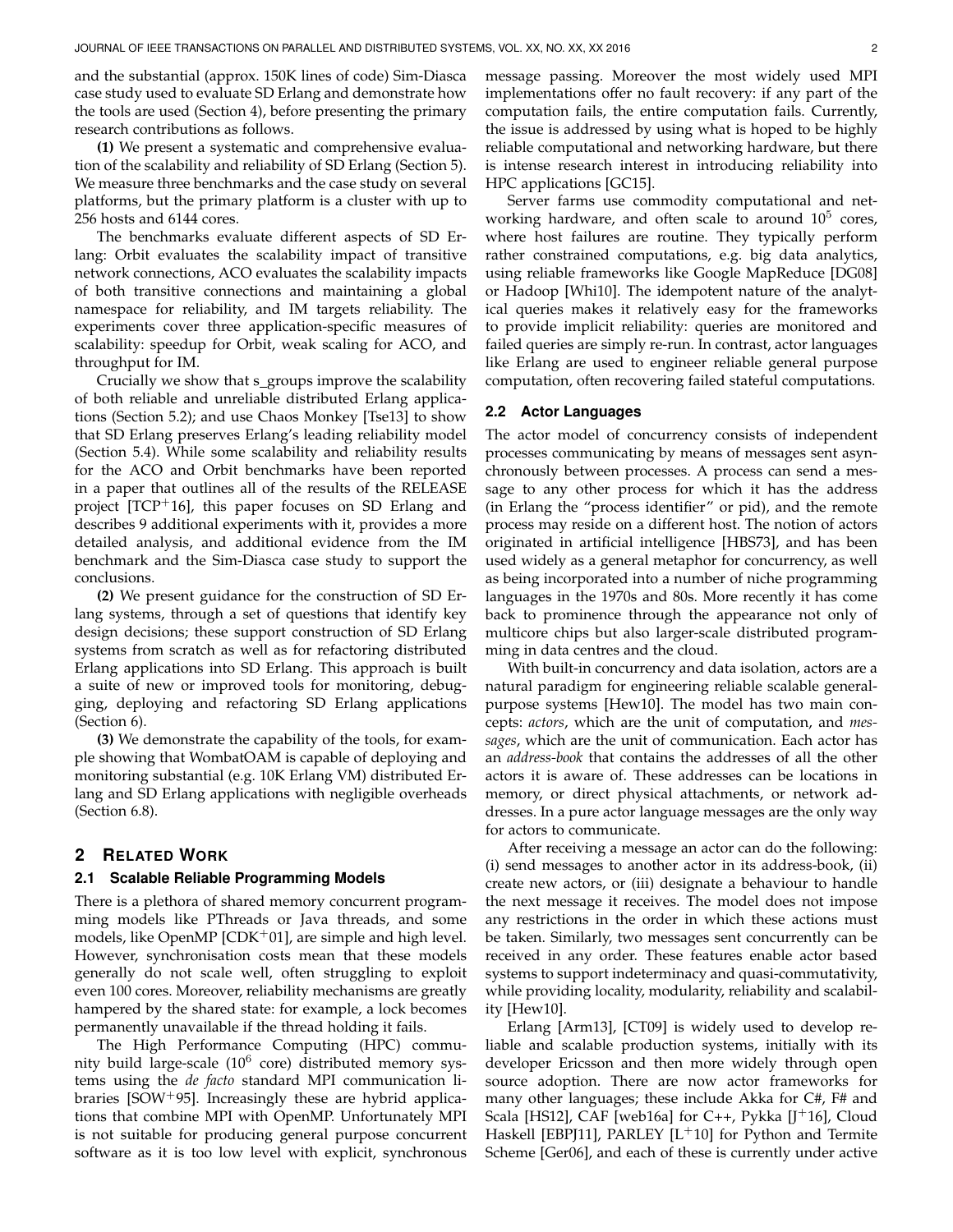use and development. Moreover, the recently defined Rust language [web16b] has a version of the actor model built in, albeit in an imperative context.

#### **2.3 Reliability in Distributed Erlang Systems**

Erlang was designed to solve a particular set of problems, namely those in building telecommunications systems, where systems need to be scalable to accommodate hundreds of thousands of calls concurrently, in soft realtime. These systems need to be highly-available and reliable: i.e. to be robust in the case of failure, which can come from software or hardware faults. Given the unavoidability of the latter, Erlang also adopts the "let it crash" philosophy in error situations, and uses the supervision mechanism, discussed shortly, to handle all kinds of faults.

Scaling in Erlang is provided in two different ways. It is possible to scale *within a single node* by means of the multicore Erlang VM which exploits the concurrency provided by the multiple cores. It is also possible to scale *across multiple hosts* using multiple distributed Erlang nodes. In this paper we only address the latter.

Reliability in Erlang is multi-faceted. As in all actor languages each process has private state, preventing a failed or failing process from corrupting the state of other processes. Messages enable stateful interaction, and contain a deep copy of the value to be shared, with no references (e.g. pointers) to the senders' internal state. Moreover, Erlang avoids type errors by enforcing strong typing, albeit dynamically [Arm13]. Connected nodes check liveness with heartbeats, and can be monitored from outside Erlang, e.g. by an operating system process.

However, the most important way to achieve reliability is *supervision*, which allows a process to monitor the status of a child process and react to any failure, for example by spawning a substitute process to replace a failed process. Supervised processes can in turn supervise other processes, leading to a *supervision tree*. In a multi-node system the tree may span multiple nodes.

A global namespace maintained on every node maps *process names* to pids to provide reliable distributed service registration, and this is what we mean when we talk about a *reliable* system: it is one in which a named process in a distributed system can be restarted without requiring the client processes also to be restarted (because the name can still be used for communication).

To see global registration in action, consider spawning a server process on an explicitly identified node (some\_node) and then globally registering it using some\_server name

```
RemotePid = spam(some\_node, fun () ->
                some_module:some_fun() end),
global:register_name(some_server,RemotePid).
```
Clients of the server process can send messages to the registered name, e.g.

```
global:whereis_name(some_server) ! ok.
```
If the server fails the supervisor can spawn a replacement server process with a new pid and register it with the same name (some\_server). Thereafter client messages addressed to the some\_server name will be delivered to the

new server process. We discuss the scalability limitations of maintaining a global namespace further in Section 3.1.

#### **3 SCALING DISTRIBUTED ERLANG**

In this section we first discuss the scaling limitations of distributed Erlang (Section 3.1) and currently adopted ad hoc solutions (Section 3.2). Then we provide an overview of the SD Erlang approach to scaling distributed systems called s\_groups (Section 3.3).

#### **3.1 Scalability Issues**

The scalability limitations of distributed Erlang are mainly due to the two mechanisms that support fault tolerance, namely transitive connections and global processes registration  $[CLG^+16]$ ,  $[TCP^+16]$ . Global name registration depends on the transitivity; therefore, when the latter is disabled with the -connect\_all false flag, global name registration is not available either.

*Transitive connectivity* connects all normal (not hidden) nodes in the system. This happens "under the hood" and the information about live and lost connections is kept upto-date. As a result the system can avoid sending messages to, or expecting messages from, disconnected nodes and automatically adjust to the changed number of nodes. Therefore, apart from fault tolerance, transitivity also provides elasticity, i.e. seamless growth or contraction of the number of nodes in the system. However, full connectivity means that the total number of connections in the system is  $n(n-1)/2$ , and every node supports  $(n-1)$  connections. In addition every connection requires a separate TCP/IP port, and node monitoring is achieved by periodically sending heartbeat messages. In small systems maintaining a fully connected network is not an issue, but when the number of nodes grows a fully connected network requires significant resources becoming a burden that worsens the performance.

*Global process registration* enables one to associate a process with a name and replicate this information on all transitively connected nodes creating a common namespace. However, as the number of nodes or the failure rate of registered processes grow, global name registration has a significant impact on network scalability  $[CLG<sup>+</sup>16]$ .

#### **3.2 Ad Hoc Approaches**

A straightforward approach to eliminating scalability limitations caused by transitive connections and global process registration is to disable transitive connectivity; currently, this is the main approach used in industrial applications [Spi14]. However, when adapting this approach, either applications lose the fault-tolerance that comes with transitivity and shared namespace, or developers introduce their own libraries which provide features resembling transitivity and shared namespace but restricted to a particular connectivity mechanism. These libraries usually have very limited reusability due to the mechanisms being specialised for a particular application.

Another approach is to use Erlang/OTP global groups that partition a set of nodes. Nodes within the global group have transitive connections, and non-transitive connections with nodes outside of the global\_group. Each global\_group has its own namespace. The drawback is that the approach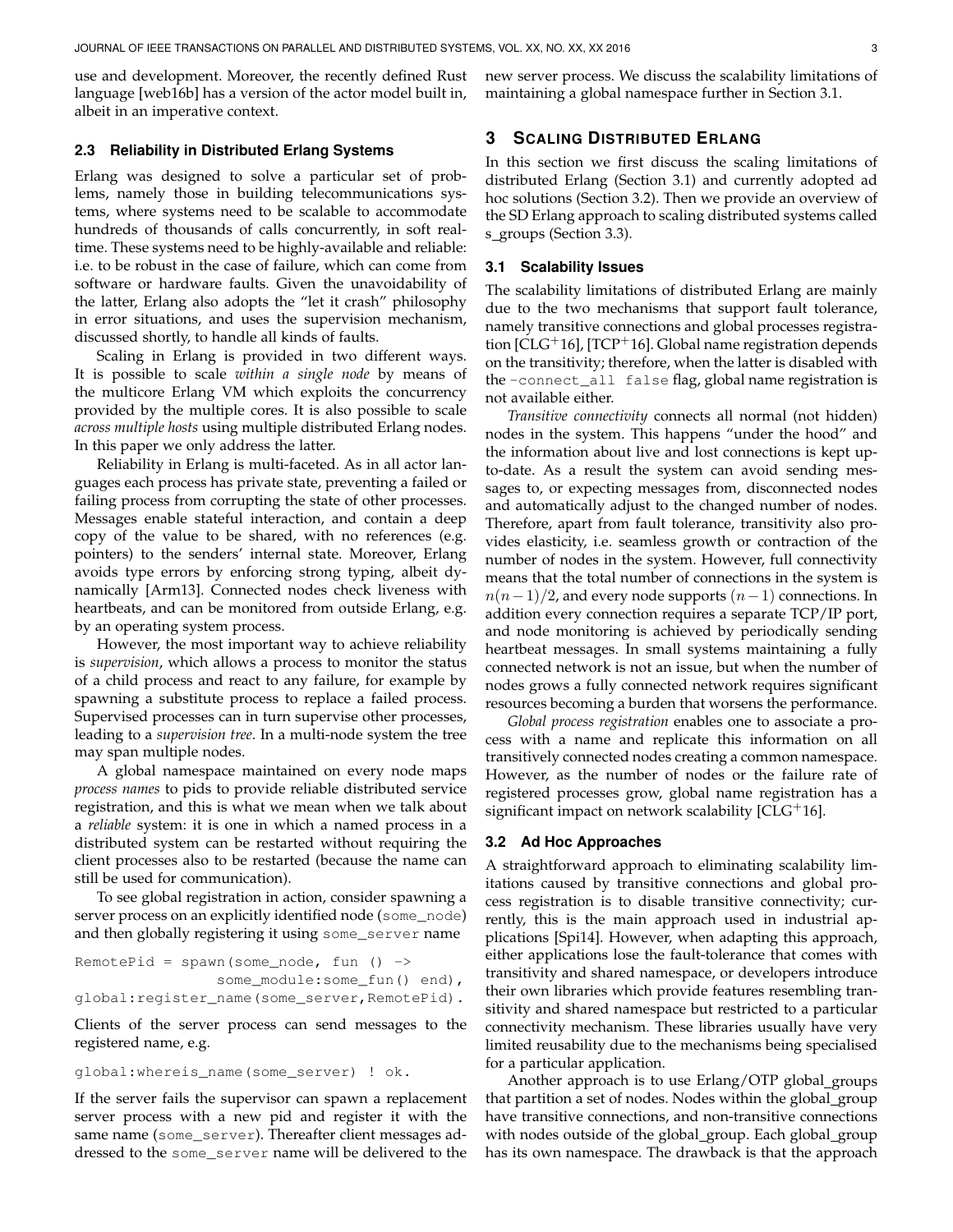is limited to the cases when the network can be partitioned. As a result although global groups are available in Erlang/OTP they are not widely used.

#### **3.3 SD Erlang and S groups**

Scalable Distributed Erlang (SD Erlang) is a conservative extension of distributed Erlang. It was introduced to provide a reusable solution that overcomes scalability limitations posed by both transitive connectivity, global namespace, and a lack of resource awareness, while preserving fault tolerance mechanisms of distributed Erlang. This was achieved by introducing two new libraries: (1) attribute that provides semi-explicit process placement [MCT15], and s\_group that partitions the node connection graph into s\_groups [ $CLG+16$ ]. SD Erlang has been available with several releases of Erlang/OTP, and is likely to remain available in the medium term as the Erlang/OTP group at Ericsson indicate no near future plans to change the mechanisms that the s\_group libraries rely on.

To reduce the number of connections and the size of the namespace, nodes are grouped into s\_groups. Nodes in s\_groups have transitive connections with nodes from the same s\_group, non-transitive connections with other nodes, and each s\_group has its own namespace. The s\_groups do not partition the set of nodes, i.e. a node can belong to many s\_groups facilitating the construction of connection topologies appropriate for different application needs. For example, nodes can be assembled into hierarchical s\_groups, where communication between nodes from different s\_groups occurs only via gateway nodes. To provide fault-tolerance s\_groups may have two or more gateway nodes.

S\_group functionality is supported by 15 functions, 8 of which manipulate s\_groups, including dynamic creation of new s\_groups (s\_group:new\_s\_group/1,2) and getting information about known s\_groups (s\_group:s\_groups/0), and the remainder manipulate names registered in the groups, like registering a name (s\_group:register\_name/2) and getting information about all names registered in a particular s\_group (s\_group:registered\_names/2). More details can be found in  $[CLG<sup>+</sup>16]$ .

For example, the following function creates an s\_group called some\_s\_group that consists of three nodes:

```
s_group:new_s_group(some_s_group,
     [some_node, some_node_1, some_node_n]).
```
To register a name, we provide both a pid and also the name of the s\_group in which we want to register that name;

```
s_group:register_name(some_s_group,
                    some_server, RemotePid).
```
The s\_group name is also required when sending a message to a process using its name:

s\_group:whereis\_name(some\_s\_group, some\_server) ! ok.

#### **4 BENCHMARKS AND A CASE STUDY**

To evaluate the performance of SD Erlang we use three benchmarks, named Orbit (Section 4.1), Ant Colony Optimisation (ACO, Section 4.2), and Instant Messenger (IM,



Fig. 1. Communication Model in SD Erlang Orbit

Section 4.3), and a case study (Sim-Diasca, Section 4.4). The benchmark code is open source at https://github.com/ release-project/benchmarks.

Each benchmarks corresponds to a typical class of Erlang application as follows. Orbit employs a Distributed Hash Table (DHT) of the type used in replicated form in No-SQL DBMS like Riak [Bas14], implemented in Erlang. ACO is a large search, similar to the Erlang Sim-Diasca simulation framework [EDF10]. IM is a simplified version of a very typical internet-scale Erlang application, namely a chat service like WhatsApp [Wha15].

#### **4.1 Orbit**

*Orbit* is a generalization of a transitive closure computation, and is a common pattern in algebraic computations [LN01]. To compute the *Orbit* of an element  $x_0$  in a given space  $[0..X]$ , a number of *generator functions*  $g_1, g_2, ..., g_n$  are applied to  $x_0$ , obtaining new elements  $x_1, \ldots, x_n \in [0..X]$ . The generator functions are applied to the new elements until no new element is generated.

The computation is initiated on the master node. Then processes are spawned to worker nodes to explore the space and populate the DHT maintained by the worker nodes. In the distributed Erlang version of Orbit the master node is directly connected to the worker nodes, so it is enough to hash  $x_n$  once to determine the target node that keeps the corresponding part of the DHT. In the SD Erlang version of Orbit the worker nodes are partitioned (Figure 1) and the master node functionality is shared with the submaster nodes which also perform the routing between the s\_groups; therefore, to define the target node,  $x_n$  is hashed twice – the first hash defines the s group, and the second hash defines the worker node in that s\_group.

#### **4.2 Ant Colony Optimisation (ACO)**

Ant Colony Optimisation (ACO) [DS04] is a metaheuristic which is used for solving combinatorial optimisation problems. Our implementation is specialised to solve a scheduling problem called the Single Machine Total Weighted Tardiness Problem [McN59]. In the basic single-colony ACO algorithm, a number of agents called *ants* independently construct candidate solutions guided by problem-specific heuristics with occasional random deviations influenced by a structure called the *pheromone matrix* which contains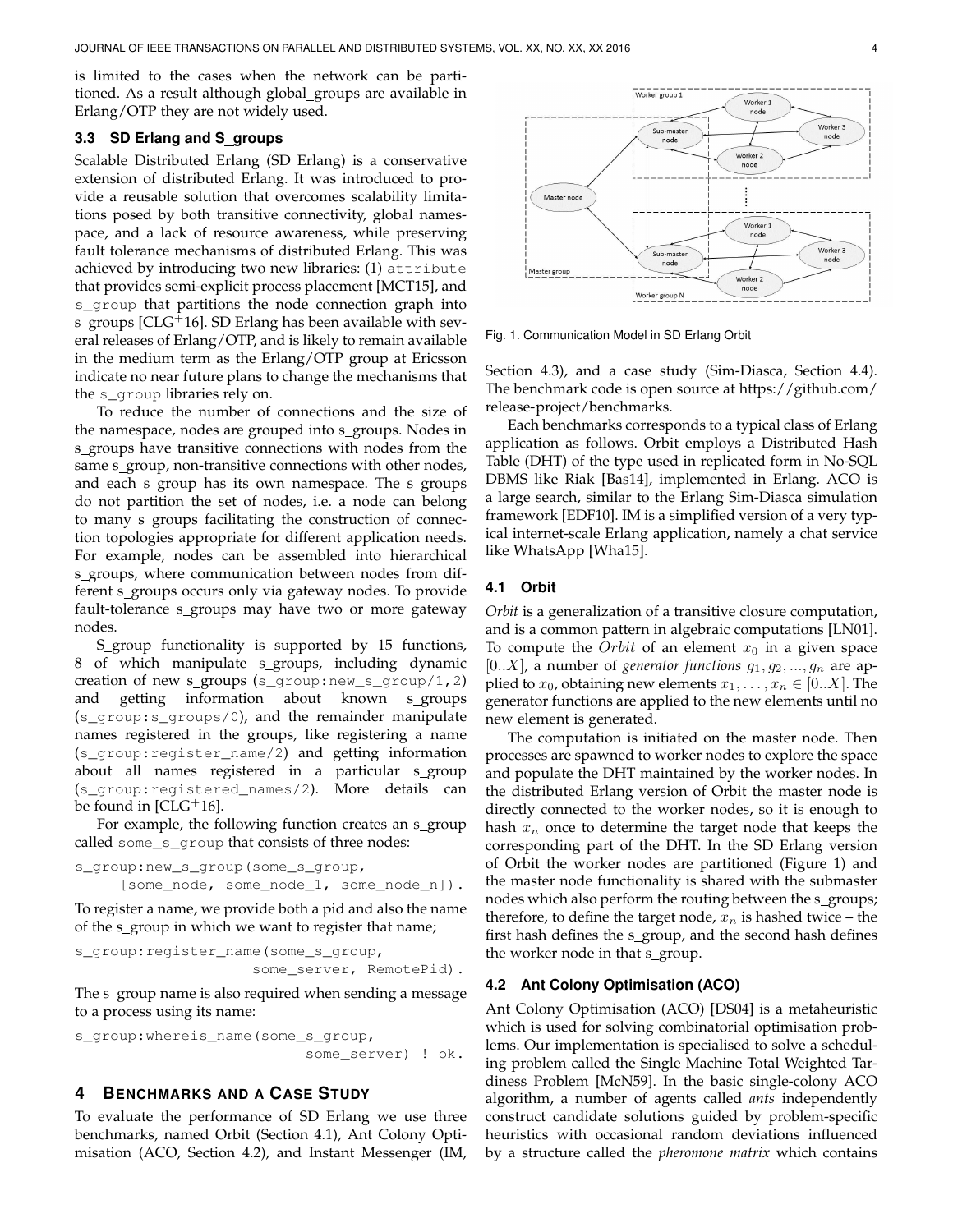

Fig. 2. Two-Level Distributed ACO

information about choices of paths through the solution space which have previously led to good solutions. After all of the ants have produced solutions, the best solution is selected and used to update the pheromone matrix. A new generation of ants is then created which constructs new solutions guided by the improved pheromone matrix, and the process is repeated until some halting criterion is satisfied: in our implementation, the criterion is that some fixed number of generations have been completed. The algorithm is naturally parallelisable, with one process for each ant in the colony. Increasing the amount of parallelism (i.e. the number of ants) does not lead to any speedup, but does lead to an improvement in the *quality* of the solution.

In the distributed setting, one can have several colonies (in our implementation, one colony per Erlang node) which occasionally share pheromone information. In addition to increasing the number of ants exploring the solution space, distribution also gives the possibility of having colonies with different parameters: for example, some colonies might have more randomness in their search, making it easier to escape from locally-optimal solutions which are not globally optimal.

We have implemented four variations on the multicolony ACO algorithm. In each of these, the individual colonies perform some number of *local iterations* (i.e. generations of ants) and then report their best solutions; the globally-best solution is then selected and is reported to the colonies, which use it to update their pheromone matrices. This process is repeated for some number of *global iterations*. Our four versions are as follows.

*Two-level ACO (TL-ACO).* There is a single master node which collects the best solutions from the individual colonies and distributes the overall best solution back to the colonies. Figure 2 depicts the process and node placements of the *TL-ACO* in a cluster with  $N_C$  nodes. The master process spawns  $N_C$  colony processes on available nodes. In the next step, each colony process spawns  $N_A$  ant processes on the local node. In the figure, the objects and their corresponding captions have the same colour. As the arrows show, communications between the master process and colonies are bidirectional.

*Multi-level ACO (ML-ACO).* In TL-ACO, the master node receives messages from *all* of the colonies, and thus could become a bottleneck. ML-ACO addresses this by having a tree of submasters (Figure 3), with each node in the bottom level collecting results from a small number of colonies. These are then fed up through the tree, with nodes at higher



Fig. 3. Multi Level Distributed ACO

levels selecting the best solutions from among a number of their children.

*Globally Reliable ACO (GR-ACO).* This adds faulttolerance using functions from Erlang's global module. In ML-ACO, if a single colony fails to report back the whole system will wait indefinitely. GR-ACO adds supervision so that faulty colonies can be detected and restarted, allowing the system to continue its execution.

*Scalable Reliable ACO (SR-ACO).* This also adds faulttolerance, but using SD Erlang's s groups instead of the global methods. In addition, in SR-ACO nodes are only connected to the nodes in their own s\_group.

#### **4.3 Instant Messenger (IM)**

An Instant Messenger (IM) is a server application where clients exchange messages via servers like WhatsApp [Wha15]. The IM requirements include both nonfunctional aspects such as *scalability*, *reliability*, *network topology* or *security* and functional aspects on how the service must be delivered and how the different entities interact with each other [DRS00], [AVMD00]. In general, an IM server application provides two services: presence and instant messaging. The first allows the clients to be aware of their contacts' status, whereas the second enables the exchange of messages with other clients. Although we have implemented the IM benchmark only to evaluate scalability of a typical distributed Erlang application, the server part meets all of the requirements above apart from security and encryption [HCT15]. We have implemented the following two versions.

*Reliable Distributed IM (RD-IM)* is implemented in distributed Erlang where reliability is supported by supervision, global name registration of all processes that maintain databases, and replication of these databases. Therefore, when a database process fails it is restarted by a corresponding supervising process (Figure 5). The table is then populated from a copy kept on a different node. In the meantime the data can be obtained from a replica. After the recovery process finishes the table can be accessed using the same globally registered name.

*Reliable Scalable Distributed IM (RSD-IM)* is implemented in SD Erlang with the same reliability mechanism as in RD-IM. The only difference is that in RSD-IM the names are registered in corresponding s\_groups rather than globally.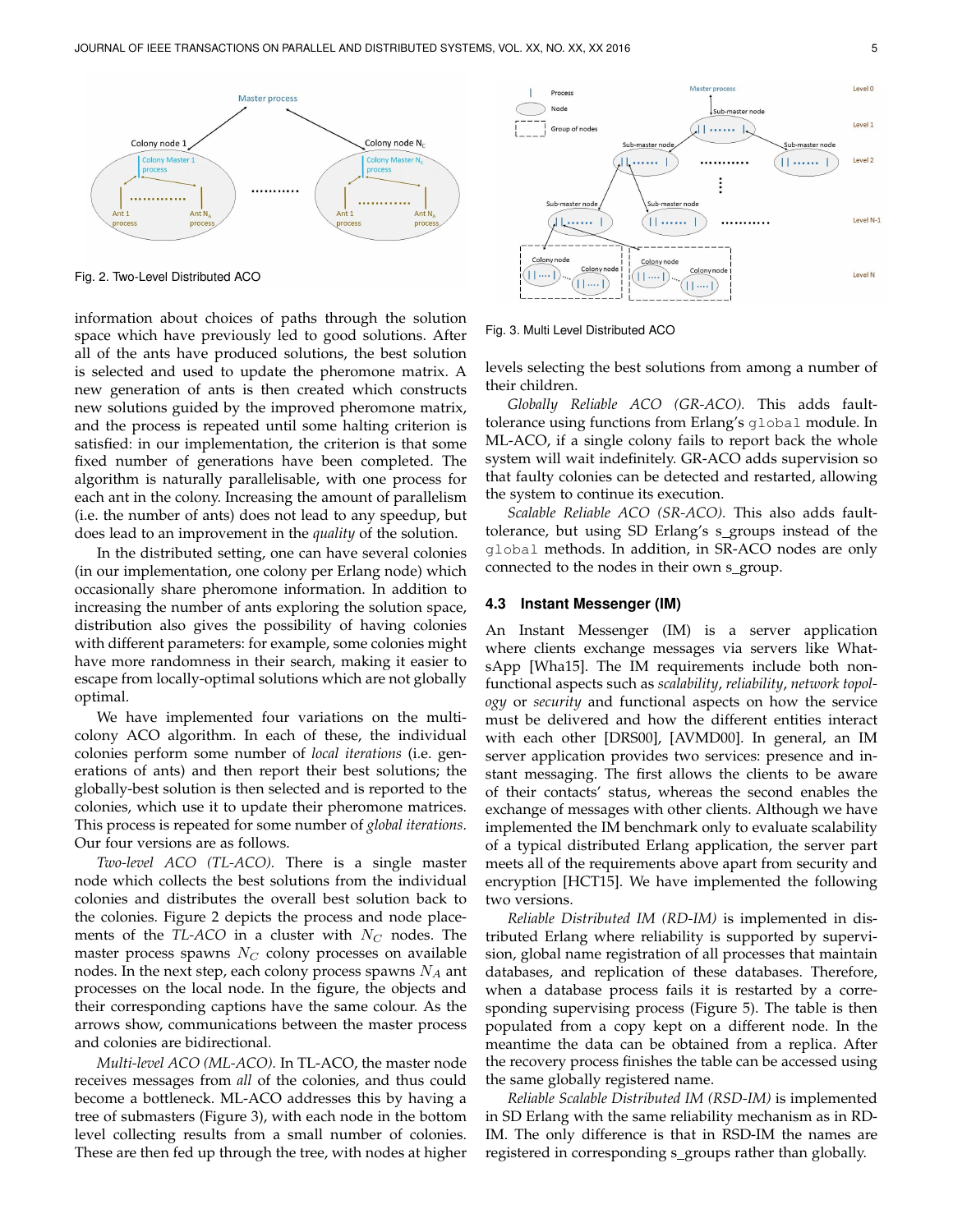Figure 4 compares the node connection in RD-IM and RSD-IM. Connections to the client nodes in both versions are hidden and non-transitive to facilitate comparison of the distributed and SD Erlang servers. Unlike the previous two case studies the IM benchmark was specifically designed to evaluate SD Erlang fault tolerance in comparison with the distributed Erlang one. For that, we have implemented the rhesus module to terminate various processes, and performed minimal refactoring such that the two versions even have identical supervision trees (Figure 5).

The rhesus module (named after the rhesus macaque) is a modification of Chaos Monkey [Tse13] that we designed specifically to accommodate requirements of the IM application. For example, the Erlang/OTP version of Chaos Monkey [Lun16] does not differentiate between the types of process which means that all processes have equal chances to be terminated. Since the most frequent processes in the IM are client monitors and chat sessions the rest of the processes have very low chances of termination, which is not suitable for the current study. To overcome that we have introduced weighted termination probability for all types of IM processes and user-defined termination time.

The traffic for client communication is provided by traffic generators that simulate real-life conversations and associated parameters, such as time to type messages and lengths of conversations [XGT07]. A traffic generator randomly picks two clients A and B, and sends client A a request to start a conversation with client B. Then client A generates a random string and sends the message to client B. When client B receives the message, it generates a reply message (again a random string), simulates the typing time, and sends the message to client A. The number of messages in the conversation is random, and defined at the beginning of the conversation.

#### **4.4 Sim-Diasca**

Sim-Diasca (Simulation of Discrete Systems of All Scales) is a discrete simulation engine developed by EDF R&D in Erlang. Sim-Diasca has been available as free software since 2010 under the GNU LGPL licence [EDF10]. Its objectives are to evaluate correctly the models involved in a simulation, and preserve key properties like causality, total reproducibility and some kind of "ergodicity", i.e. a fair exploration of the possible outcomes of the simulation.

Using the requested simulation frequency, Sim-Diasca splits the simulated time into a series of time steps, au-



Fig. 5. IM Supervision Hierarchy. The Arrows Indicate Supervision

tomatically skipping those that can be omitted, and reordering the inter-model messages so that properties like reproducibility are met. Causality resolution requires time steps to be further divided into as many logical moments (called *diascas*) as needed. During a given diasca, all model instances that must be scheduled are evaluated concurrently. However, this massive parallelism can only occur between two (lightweight) distributed synchronisations.

The *City* simulation example (approx. 10K lines of Erlang code) has been designed to provide an open, shareable, tractable yet representative use case of Sim-Diasca for benchmarking purposes. As Sim-Diasca is a simulation engine we need to define a simulation instance to create a benchmark. The simulation attempts to represent a few traits of a city, such as a waste management and the weather system.

The City example is potentially arbitrarily scalable in terms of both duration and size: there are bounds neither to the duration in virtual time during which the target city can be evaluated, nor to its size. Therefore, the City example can be used to benchmark arbitrarily long and large simulations, reflecting the typical issues that many real-world simulations exhibit, such as sequential phases and new bottlenecks as the scale increases.

#### **5 PERFORMANCE EVALUATION**

In this section we first provide a brief overview of the clusters we used in the experiments (Section 5.1), and then address the following research questions by measuring the performance of the benchmarks discussed in Section 4. **RQ1** Does SD Erlang scale better than distributed Erlang for applications with no reliability requirement (Section 5.2), and if so why (Section 5.3)? **RQ2** Can SD Erlang preserve the Erlang supervision-based reliability model despite partitioning the set of nodes (Section 5.4)? **RQ3** Does SD Erlang scale better than distributed Erlang for reliable applications (Section 5.2), and if so why (Section 5.3)?

The benchmarks evaluate different aspects of s\_groups: Orbit evaluates the scalability impacts of network connections, ACO evaluates the impact of both network connections and the global namespace required for reliability, and IM targets reliability.

Moreover the experiments cover three measures of scalability. As Orbit does a fixed size computation, the scaling measure is relative speedup (or strong scaling), i.e. speedup relative to execution time on a single core. As the work in ACO increases with the compute resources, weak scaling is the appropriate measure. As IM is a messaging system, scalability is measured as maximum throughput (messages/minute).

The experiments are conducted using Erlang/OTP 17.4 and its SD Erlang modification. Complete descriptions of all experiments on the benchmarks and case study are available in [REL15b], [CMHT16].

#### **5.1 Cluster Specifications**

The primary experiments presented in this paper were conducted on the following two clusters: Athos (EDF, France) and GPG (Glasgow University, UK). Additional experiments on Kalkyl and TinTin clusters (Uppsala University, Sweden) presented elsewhere [REL15b] confirm the results presented here. The configuration of the clusters is provided in Table 1.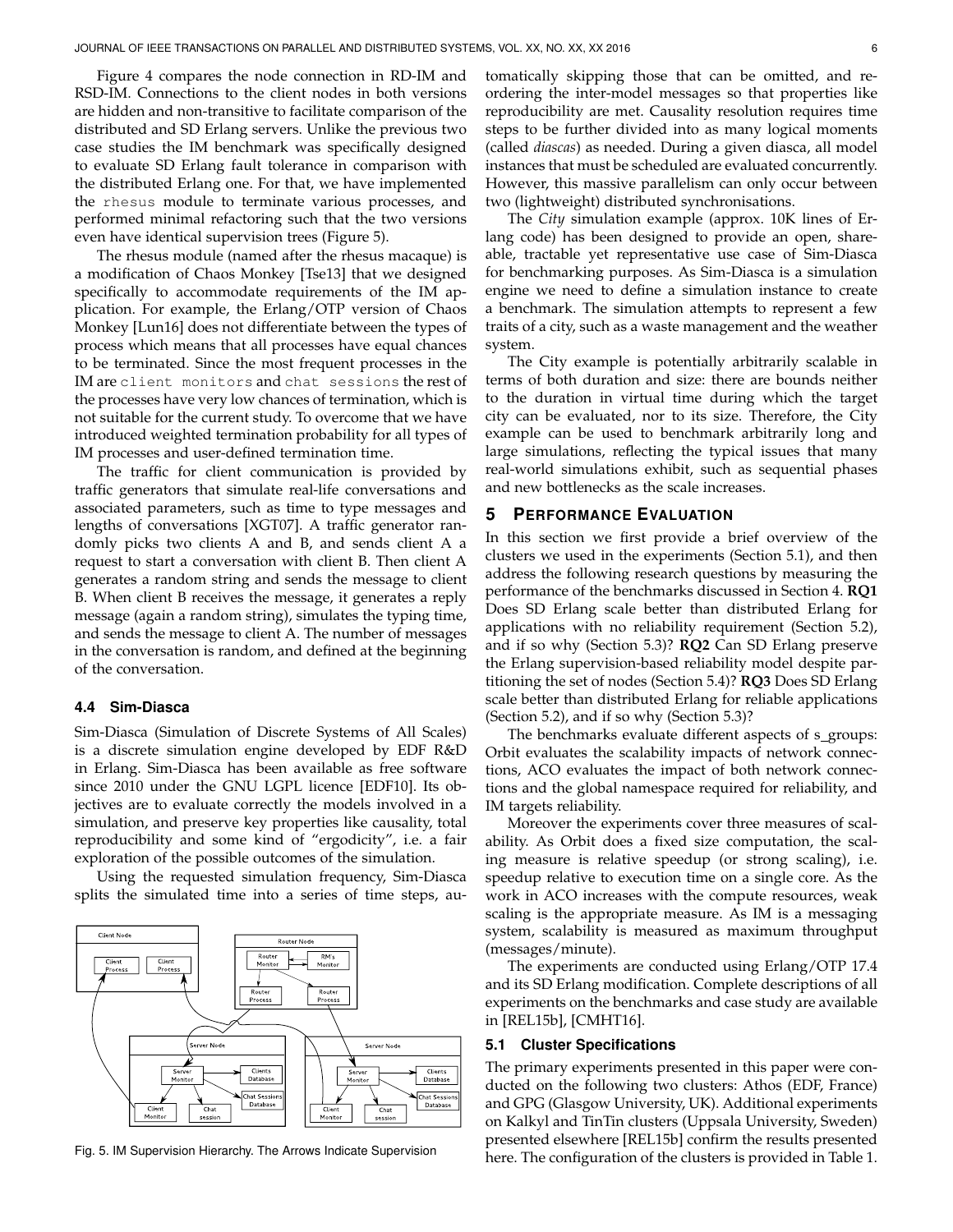

Fig. 4. Connections in IM Server

TABLE 1 Cluster Specifications

| Name          | <b>Hosts</b>    | Cores           | Max             | Hardware      | RAM   | Inter-            |
|---------------|-----------------|-----------------|-----------------|---------------|-------|-------------------|
|               |                 | per             | hosts           |               | per   | connect.          |
|               |                 | host            | (cores)         |               | host, |                   |
|               |                 |                 | avail.          |               | GB    |                   |
| GPG           | $\overline{20}$ | 16              | $\overline{20}$ | Intel<br>Xeon | 64    | 10GB              |
|               |                 |                 | (320)           | $E5-2640v2$   |       | Ethernet          |
|               |                 |                 |                 | 8C, 2GHz      |       |                   |
| Kalkyl        | 384             | $\overline{8}$  | 176             | Intel Xeon    | $24-$ | <b>InfiniBand</b> |
|               |                 |                 | (1,408)         | 5520v2 4C,    | 72    | $20 \text{Gb/s}$  |
|               |                 |                 |                 | 2.26GHz       |       |                   |
| <b>TinTin</b> | 160             | $\overline{16}$ | 140             | <b>AMD</b>    | $64-$ | $2:1$ over-       |
|               |                 |                 | (2,240)         | Opteron       | 128   | subscribed        |
|               |                 |                 |                 | 6220v2        |       | ODR In-           |
|               |                 |                 |                 | Bulldozer     |       | finiBand          |
|               |                 |                 |                 | 8C, 3.0 GHz   |       |                   |
| Athos         | 776             | $\overline{24}$ | 256             | Intel Xeon    | 64    | <b>InfiniBand</b> |
|               |                 |                 | (6.144)         | E5-2697v2     |       | FDR <sub>14</sub> |
|               |                 |                 |                 | 12C, 2.7GHz   |       |                   |

#### **5.2 Scalability**

The scalability evaluation is conducted on the Athos cluster (Table 1). To run the experiments we had simultaneous access to up to 256 nodes (6144 cores) for up to 8 hours at a time.

#### *5.2.1 Orbit*

In the implementation of Orbit no global operations were used which means the main difference between distributed Erlang (D-Orbit) and SD Erlang (SD-Orbit) versions of Orbit is due to the number of connections maintained by nodes. Assume the total number of nodes is N. Then D-Orbit has 1 master node and  $N - 1$  worker nodes; therefore, every node maintains  $N - 1$  connections. SD-Orbit also has 1 master node but in addition it has S submaster nodes. If we assume that all s\_groups have the same number of worker nodes (Figure 1), then the number of worker nodes per s\_group is  $k = (N-1)/S - 1$ , where N and S are such that  $k \in \mathbb{N}_{>0}$ . Therefore, the number of connections maintained by the nodes is as follows: the master node maintains  $S$  connections, every submaster node maintains  $(N-1)/S + S - 1$  connections, and every worker node maintains  $(N-1)/S-1$  connections.

Figure 6 shows D-Orbit and SD-Orbit speedup depending on the number of orbit elements, which vary between  $2\cdot10^6$  and  $5\cdot10^6$ . The speedup is a ratio between execution time on one node with one core and the execution time on the given number of nodes and cores. The execution time does not include the time required to start the nodes but only the time taken by the Orbit calculation. For each of









Fig. 6. Orbit Relative Speedups in SDErl-17.4

the experiments we plot standard deviation. The speedup results show that as we increase the number of nodes the performance of D-Orbit first grows but then starts degrading (Figure 6(a)). This trend is not observed in the corresponding SD-Orbit experiments (Figure 6(b)). In addition when we increase the number of orbit elements beyond  $5 \cdot 10^6$ , D-Orbit fails due to the fact that some VMs exceed the available RAM of 64GB. However, we did not experience this problem when running SD-Orbit experiments even with  $60 \cdot 10^6$  orbit elements.

#### *5.2.2 ACO*

The ACO community commonly evaluates the quality of ACO implementations using a set of benchmarks whose optimal solutions are known, and then runs a program on them for some fixed number of iterations and observes how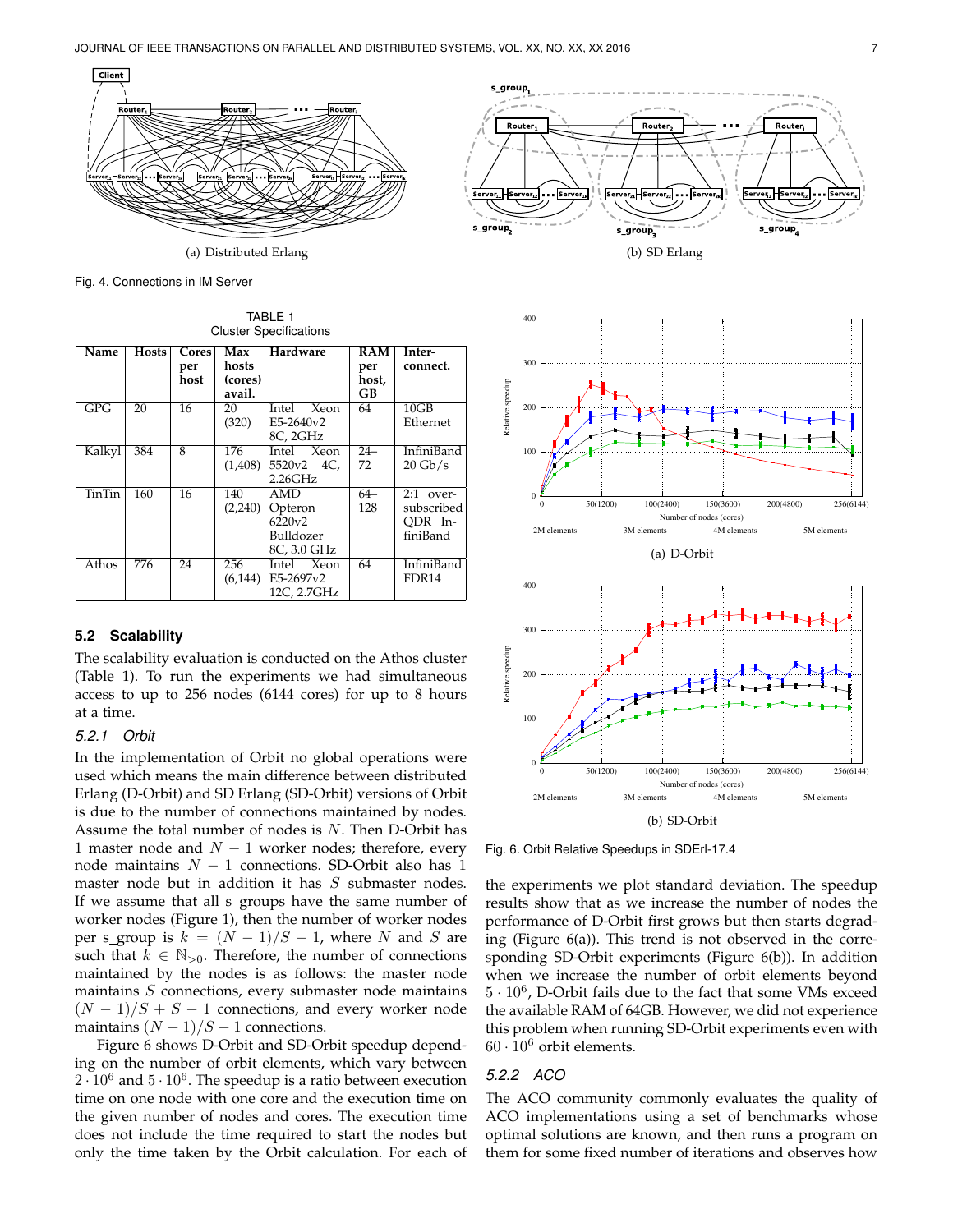

Fig. 7. ACO Mean Error



Fig. 8. ACO Weak Scaling to 256 Hosts, 6144 Cores

close the program's solutions are to the optimal ones. We apply the strategy used in [dBSD00], [MM00] to our TL-ACO (two-level ACO).

We ran the TL-ACO application on 25 hard SMTWTP instances of size 100 described in [Gei10, 3.2], gradually increasing the number of colonies, each on a different node, from 1 to 256. Figure 7 shows the mean difference in cost between our solutions and the optimal solutions: it is clear that increasing the number of colonies increases the quality of solutions, although the trend is not strictly downwards because the random nature of the ACO algorithm means that repeated runs with the same input may produce different solutions.

Weak scaling is the appropriate performance measure for ACO where the amount of work increases with the compute resources to gain improved solutions. Figure 8 shows the weak scaling of ACO, plotting mean execution time against the number of colonies, and hence hosts. We see an upward trend due to increasing amounts of communication and the increasing time required to compare incoming results. This is typical of the scaling graphs for the ACO application.

Figure 9 compares the scalability of the TL-ACO, ML-ACO (multi-level ACO), GR-ACO (globally reliable ACO) and SR-ACO (scalable reliable ACO) versions, executing each version with 1, 10, 20, ..., 250 compute nodes; for each number of nodes we recorded the execution time for seven runs, and plotted the mean times for these runs. There is some variation in execution time, but this is typically only about 2–3% around the mean, so we have reduced clutter in the plots by omitting it. The execution times here



Fig. 9. Weak Scaling of ACO Versions



Fig. 10. Number of Received Packets in ML-ACO, GR-ACO, and SR-ACO (GPG cluster)

were measured by the ACO program itself, using Erlang's timer: tc function, and they omit some overhead for argument processing at the start of execution.

We see that ML-ACO performs slightly better than TL-ACO and the performance of GR-ACO is significantly worse than both of these. The performance of SR-ACO is considerably better than all the other versions.

These results are as we would expect. GR-ACO uses global name registration, which is known to limit scalability. TL-ACO uses a single master node which collects messages from all of the worker nodes, and this can cause a bottleneck. ML-ACO eliminates this bottleneck by introducing a hierarchy of submasters to collect results. Both TL-ACO, ML-ACO, and GR-ACO use Erlang's default distribution mechanism, where every node is connected to every other one even if there is no communication between the nodes. In SR-ACO we use SD-Erlang's s\_groups to reduce the number of connections and the namespace, and we attribute SR-ACO's superior performance to this fact.

#### **5.3 Network Traffic**

To investigate the reason for the improved scalability we measure the impact of s\_groups on network traffic. We measure the number of sent and received packets on the GPG cluster for three versions of ACO: ML-ACO, GR-ACO, and SR-ACO. Figure 10 shows the total number of received packets. The highest traffic (the blue line) belongs to GR-ACO and the lowest traffic belongs to SR-ACO (green line).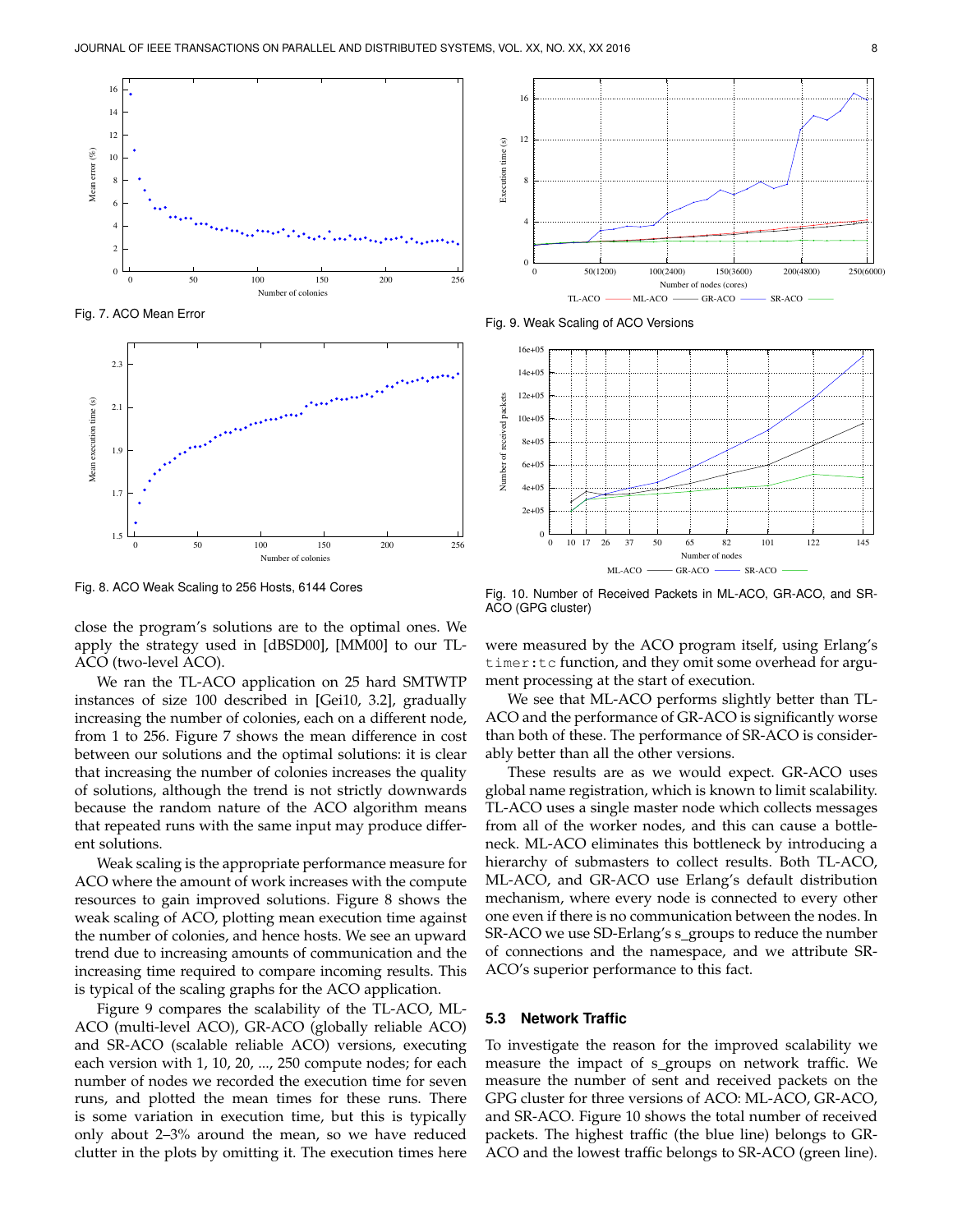



Fig. 11. RD-IM and RSD-IM Throughput Without Failures (GPG cluster)

Fig. 12. RD-IM and RSD-IM Throughput With and Without Failures (13 GPG cluster nodes)

This shows that SD Erlang significantly reduces the network traffic between Erlang nodes. Even with the s\_group name registration SR-ACO has less network traffic than ML-ACO, which has no global name registration. This difference becomes more significant as the number of nodes grows. For example, on 145 nodes, in SR-ACO there were 500,000 packets received whereas in ML-ACO and GR-ACO the number of received packets is two and three times larger respectively.

#### **5.4 Reliability**

In this section we evaluate an impact of failures on performance of distributed Erlang and SD Erlang applications using the IM (Section 5.4.1) and ACO (Section 5.4.2) benchmarks on the GPG cluster.

#### *5.4.1 IM*

To analyse an impact of failures in SD Erlang applications we first analyse whether there is a difference in throughput between the reliable versions of IM implemented in distributed Erlang (RD-IM) and SD Erlang (RSD-IM) when no failures occur. For that we vary the number of server nodes (3, 4, 6, 8, 12, 16) while maintaining just a single router node. Since RSD-IM has only one s\_group, this setup results in identical architectures for both IM versions. The throughput measures the number of delivered messages per minute. The throughput results presented in Figure 11 show that RD-IM and RSD-IM scale identically.

We then investigate the impact of failures and their rate on the performance of the RD-IM and RSD-IM applications. In the experiments we use 2 router nodes and 12 server nodes, making 14 nodes in total. In case of RSD-IM this results in three s groups: one *router s group* that consists of only two router nodes, and two *server s groups* that consist of one router and six server nodes each. We first run experiments with no failures, then we terminate random processes, gradually reducing the rate from 15 and 5 seconds; finally we randomly terminate only globally registered database processes reducing the rate from 5 seconds to 1 second. The processes start failing five minutes into the benchmark execution once the applications are stable, i.e. failures occur only between minutes 5 and 15. The throughput results in Figure 12 show that the IM fault tolerance is robust and the introduced failure rate has no impact on either of the of the IM versions in the given scale (number of nodes).

*5.4.2 ACO*

To evaluate an impact of failures in the ACO benchmark we ran Chaos Monkey against GR-ACO and SR-ACO. The fault tolerance here is mainly supported by globally registering master and submaster processes. Recall that in SR-ACO the processes are global only in their s\_groups whereas in GR-ACO the processes are global to the whole system. The Chaos Monkey processes ran on every Erlang node (i.e. master, submasters, and colony nodes), periodically killing random Erlang processes. As in the IM experiments, the failures had no measurable impact on the runtime of either GR-ACO or SR-ACO. From the IM and ACO results we conclude that SD Erlang preserves the distributed Erlang reliability model.

#### **6 TOOLS AND SYSTEM DEVELOPMENT**

How are scalable SD Erlang systems developed? This section outlines a general development strategy, from inception, though refactoring, performance tuning and operation. Here is not the place to rehearse the Erlang philosophy of concurrency-oriented programming, and the way that fault tolerance, robustness and distribution are integrated into the language and the OTP middleware layer: for more about this see [CV16], [Arm03]. Instead, we look here at the twin issues of how to build systems in SD Erlang, and how to tune and operate those systems once built.

Figure 13 gives a schematic view of an SD Erlang system, and the tools that are used in building and tuning it. Each node is an Erlang runtime, running on a multicore host machine; these nodes are grouped into (overlapping, generally) s-groups, each of which forms a fully interconnected network. In this section we first look at how tools support development of SD Erlang programs, and then cover tools for performance tuning and operation. Some of the tools are independent of SD Erlang, others were enhanced by us to support SD Erlang, and the rest were developed from scratch to support it.

#### **6.1 Development strategy**

In designing an SD Erlang system the most important decision we need to make is *how to group nodes together:* nodes in a single s\_group are all connected to each other, but connections between nodes can be added in an *ad hoc*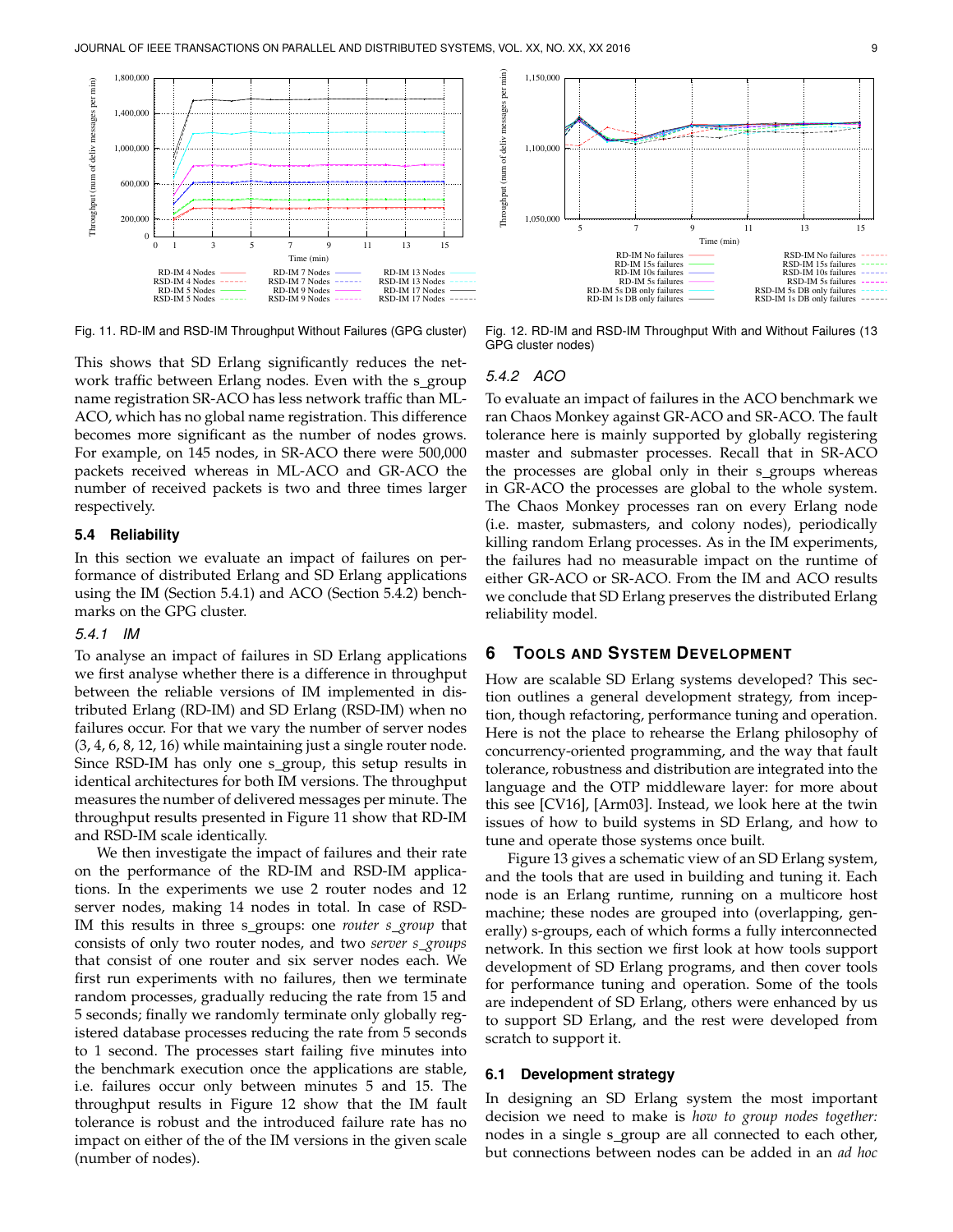

Fig. 13. Tool usage in development and performance optimisation

way, and overlapping groups can also provide an implicit "routing" capability. This leads to three specific questions:

*How should s groups be structured?* Depending on the reason the nodes are grouped – reducing the number of connections, or reducing the namespace, or both  $-$  s\_groups can be freely structured as a tree, ring, or some other topology. One might also wish to have some free nodes that belong to no s\_group (free nodes follow distributed Erlang rules), or to replicate nodes to improve fault-tolerance.

*How do nodes from different s groups communicate?* S groups do not impose any restrictions on the nodes in terms of establishing new connections. Therefore any node can communicate directly with any other node. However, to keep the number of connections minimal the communication between nodes from different s groups can be routed via gateway nodes, i.e. nodes that belong to more than one s\_group. S\_groups do not provide any automatic routing mechanism, but we discuss in Section 6.2.2 how a particular generic mechanism can be identified and introduced.

*How can one avoid the single point of failure of root/master nodes?* To avoid overloading root (or master) nodes in hierarchically structured s\_groups, it is advisable to introduce submaster nodes and processes that replicate some of these nodes' responsibilities.

A common development technique is refactoring, and Wrangler [Wra16] is a mature refactoring tool for Erlang. Some existing features are very useful here and it has also been extended to support refactoring distributed Erlang programs into SD Erlang.

#### **6.2 Refactoring with Wrangler**

The process of refactoring distributed Erlang applications into SD Erlang applications is very much application specific. However, we identify and support two mechanisms: replacing global\_groups with s\_groups, and introducing and using a generic communication pattern.

#### *6.2.1 From global groups to s groups*

SD Erlang extends distributed Erlang by extending Erlang's original communication mechanism and replacing the global\_group library with a new s\_group library. As a result, Erlang programs using global\_group will have to be refactored to use s\_group. This kind of API migration problem is common as software evolves. To support such changes we extended Wrangler to migrate client code from using an old API to using a new one, with group migration, explained above, as a special case.

Our approach works this way: when an API function's interface is changed, the author of this API function implements an *adaptor function*, defining calls to the old API in terms of the new. From this definition we automatically generate the refactoring, that transforms the client code to use the new API. This refactoring can be supplied by the API writer to clients on library upgrade, allowing users to upgrade their code automatically.

As a design principle, we try to limit the scope of changes as much as possible, so that only the places where the 'old' API function is called are affected, and the remaining part of the code is unaffected. One could argue that the migration can be done by *unfolding* the function applications of the old API function using the adaptor function once it is defined; however, the code produced by this approach would be a far cry from what a user would have written. Instead, we aim to produce code that meets users' expectation. More details about Wrangler's support for API migration are reported in [LT12], which also presents a more complex API migration for a regular expression library.

#### *6.2.2 Introducing a generic communication pattern*

In the first SD-Orbit implementation, described in Section 5.2.1, there is strong coupling of s\_group manipulation and the application logic, making it difficult to separate the specific (application) from the generic (groups and communications). Using a general refactoring tool to support operations such as function renaming, function extraction and moving functions between modules, it was possible to separate out the generic portion, a *reusable s group pattern*.

This reusable pattern provides (i) functions for setting up the s\_group structure according to the pattern specified, (ii) functions for spawning gateway processes which are in charge of relaying messages from one s\_group to another, and (iii) s\_group-specific send and spawn functions.

With this generic component in place, it was possible to revisit the original D-Orbit code and transform it into SD Erlang with a simple set of refactorings, which set up the group structure and modify a number of functions: for instance, message send of the form Pid!{vertex,X,Slot,K} is transformed to a call to central\_grouping:s\_group\_send/2 with arguments Pid and {vertex, X, Slot, K}. These refactorings can themselves be automated using Wrangler's extension API.

The advantage extracting a generic component like this is that it allows developers more easily to use s\_groups, and also to evolve the architecture of their systems more easily. More details of this process are explained in Deliverable 5.3 of the Release project [REL15a].

#### **6.3 Performance methodology**

To tune performance we are able to use conventional tools, such as unix *top* and *htop* (Section 6.4), as well as others that are specific to Erlang. These include Percept2 (Section 6.7) which can be used to optimise concurrent performance of systems on a single (multicore) node, SD-Mon and Devo (Sections 6.5 and 6.6), which are used to monitor and visualise the performance of a multinode system, and Wombat-OAM operations and maintenance framework (Section 6.8), that can be used to monitor, tune and adapt live systems.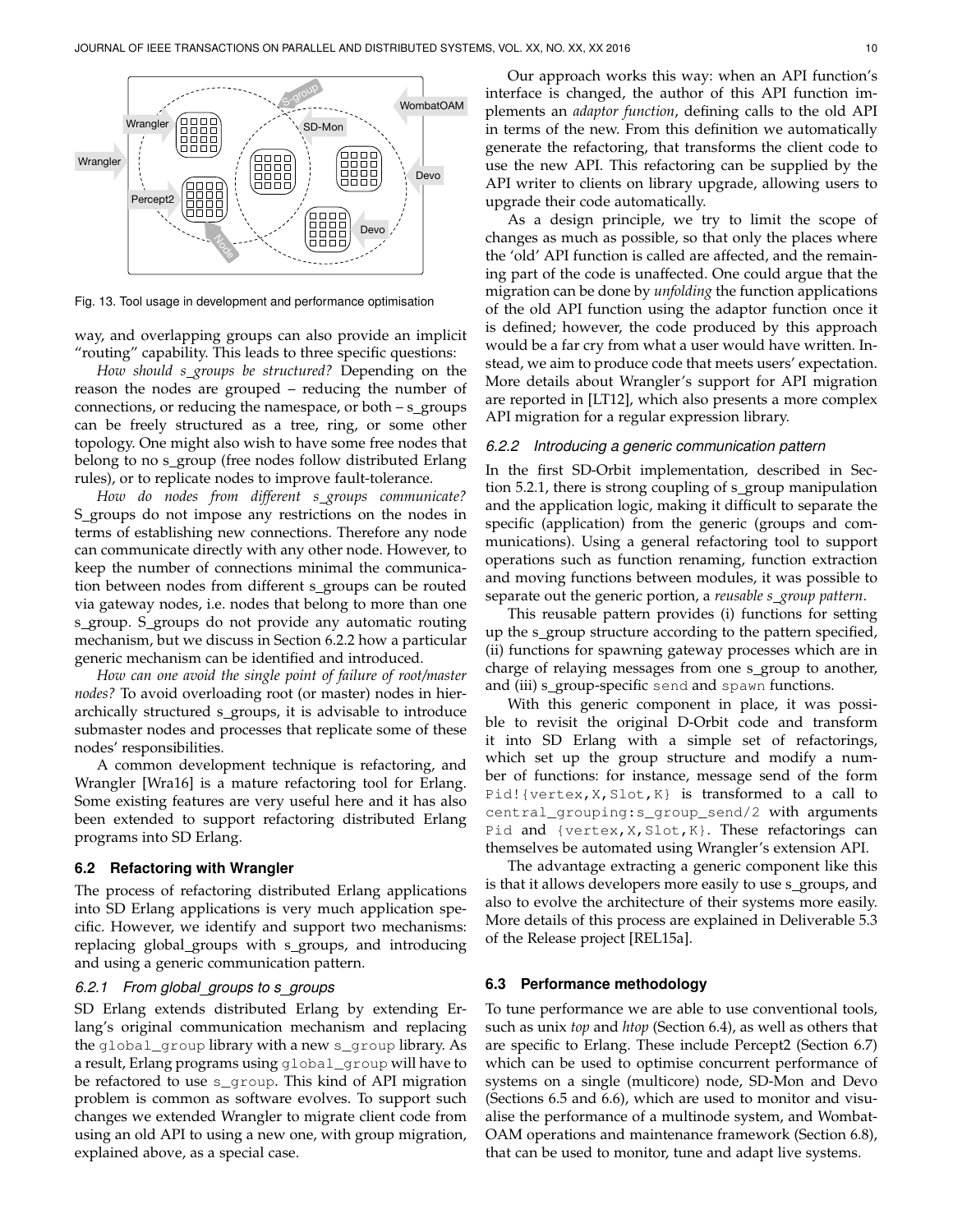*Which nodes should be grouped together?* Nodes in the same s\_group maintain all-to-all connections and a common namespace. So we might want to put nodes in the same group because of, e.g., communication distances or frequency of communication between the nodes, or common node attribute, such as available hardware [MCT15]. To assist this decision, it is possible to use Devo, which shows nodes' affinity (Section 6.6), and Percept2, which shows the communication between nodes (Section 6.7).

*How should the size of s groups be determined?* The size of an s group depends on the intensity of the inter- and intra-s group communication, and the number of global to s\_group operations. The larger these parameters the smaller the number of nodes in the s\_group should be. To analyse intra- and inter-s group communications and determine these parameters the Devo (Section 6.6) and SDmon (Section 6.5) tools can be used.

#### **6.4 Existing system tools**

Here we discuss conventional tools using the example of the City instance of the Sim-Diasca case study. We run the newsmall scale of the City example that has two phases: *initialisation* and *execution*, but we exclude the former from our measurements. We employ standard Linux tools such as top and netstat to analyse core, memory, and network usage,and perform measurements on the GPG and Athos clusters described in Table 1.

To analyse scalability we compare the runtime of the Sim-Diasca City example at different GPG cluster sizes: 1, 2, 4, 8, 12, and 16 nodes, with 16 cores per node. Figure 14 reports the runtime of the Sim-Diasca City example on up to 16 nodes (256 cores). The results show that the case study takes around 1,000 minutes on a single node, and below 300 minutes on 16 nodes. While the runtime of the Sim-Diasca instance continues to fall up to 16 nodes, the available resources are not utilised efficiently: we get a reasonable speedup of 1.5 on 2 nodes (32 cores), but it is only 2.2 on 4 nodes (64 cores), and degrades to a maximum of 3.45 on 16 nodes (256 cores).

The Linux top command is used to investigate core and memory usage. The maximum core and memory usage are 69% and 14% (8.96GB out of 64GB) respectively for a single 16-core node. The memory usage on a single host may become a bottleneck when running larger Sim-Diasca instances. As expected in a distributed system, both core and memory usage decrease as the number of nodes grow. Figure 15 shows the network traffic, i.e. the number of sent and received packets between nodes in the cluster during the case study execution. The network traffic increases as the cluster size grows, while the number of sent and received packets are almost the same.

The results above also illustrate the common practice of tuning an application on a small cluster before moving to a larger and more expensive cluster. The range of tools available on small clusters is often greater than can be used through the batch queue interfaces on large clusters. Despite the issues revealed even at this modest scale we have, for completeness, repeated the experiments on the large Athos cluster and obtained similar results [REL15b].



Fig. 14. Runtime. Sim-Diasca City Example (GPG cluster)



Fig. 15. Network Traffic. Sim-Diasca City Example (GPG cluster)



Fig. 16. Monitoring for (2 s\_group) SD\_Orbit within SD-Mon

#### **6.5 SD-Mon**

The SD-Mon tool provides the scalable infrastructure to support off- and online monitoring of SD Erlang systems through a "shadow network" of nodes designed to collect,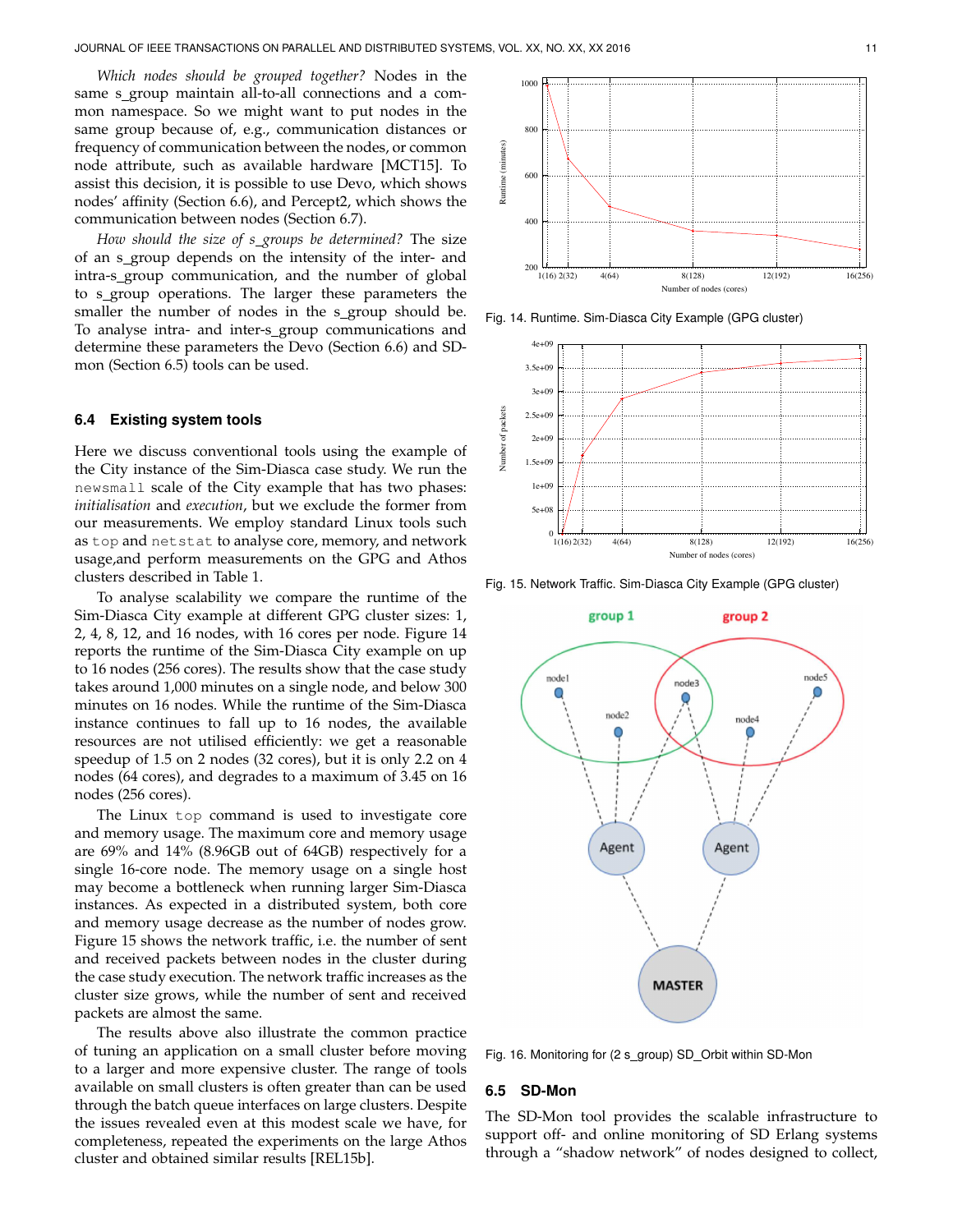

Fig. 17. S\_groups in SD\_Orbit using a 3D Force-directed Graph (SD-Mon)

analyse and transmit monitoring data from active nodes and s groups.SD-Mon can be used to understand the correct allocation of nodes in groups. At an initial stage, just by looking at the inter-node message flow, it can drive the initial grouping itself. After that it can be used to trim the network architecture and to monitor the system, revealing anomalies like intergroup messages bypassing the gateway nodes, i.e. nodes that belong to two or more s\_groups.

The tracing to be performed is specified within a configuration file. An agent is started by a master SD-Mon node for each s\_group and for each free node, as shown in Fig. 16. Configured tracing is applied on every monitored node, and traces are stored in a binary format in the agent file system.

SD-Mon is dynamic: each network change in the s\_group structure is cached by agents and notified to the master, which is the only one having a global network view. It takes care to restructure the shadow network accordingly: if a new s\_group is created then a new agent is started; if an s\_group is deleted then the related agent is stopped, the tracing files are gathered from its host, and new agents are started for its nodes not controlled by any other agent. This is of particular value for *deployed systems* running in production mode; online monitoring allows devops tuning and anticipation of changed future deployment configurations.

#### **6.6 Devo**

Devo is an online visualisation tool for SD Erlang programs<sup>1</sup>. There are two visualization options available to a user: "Low" and "High" level visualizations. The low level visualization shows process migrations and the run queue lengths of a single Erlang node, whereas the high level visualization shows nodes in s\_groups using D3's forcedirected graph functionality (Figure  $17$ )<sup>2</sup>.

The s\_groups to which a node belongs are indicated by the colour(s) of the graph node representing the Erlang node, and the edges connect nodes within the same group. When a single node is in more than one group the node's colour is split between the appropriate colours. When the nodes communicate with each other the edges change colour to indicate the level of communication between those two nodes relative the amount of communication between other nodes.

1. Devo is available online from github.com/RefactoringTools/devo

#### **6.7 Percept2**

Percept2 enhances the Percept tool from the standard Erlang distribution, which gives an off-line visualisation of the processes making up a concurrent Erlang system on a single node. Percept2 adds the functionality to support multicore and distributed systems, and also refactors the tool to be more scalable [LT13]. It also improves on the existing functionality in Percept, by, for example, letting users control the (huge) amount of data that is collected by the tool, through allowing them to profile particular aspects of a system execution, or allowing more selectivity in function profiling within processes.

Percept2 also enhances the kind of information presented to users. In particular, Percept2 distinguishes between process states of *running* and *runnable*, i.e. the process is ready to run, but another process is currently running.Runnable, but not running, processes present an opportunity for further exploitation of concurrency. Other enhancements include an improved dynamic function callgraph and a graph displaying process communications.

Percept2 particularly allows the tracing of s\_group activities in a distributed system. The trace events collected, together with the initial s group configuration if there is any, can be used to generate an off-line replay of the s\_group structure evolution, as well as the online visualisation of the current s\_group structure, of an Erlang system.

The insight gained from examining running and runnable processes in Percept2 underpins the parallelization refactorings in Wrangler [LT15] that improve scalability by getting the full performance of each multicore node.

#### **6.8 WombatOAM**

WombatOAM is a tool that provides a scalable infrastructure for the deployment of thousands of Erlang nodes. Its broker layer creates, manages, and dynamically scales heterogeneous clusters. For fault tolerance WombatOAM also provides optional monitoring of deployed nodes, periodically checking whether nodes are alive, and restarting failed ones if needed. The deployment phase of WombatOAM comprises these steps: (1) registering providers; (2) uploading the application; (3) defining node families, i.e. nodes in the same node family have identical initial behaviour and run the same Erlang release; and (4) node deployment.

*Deployment time* is the period between arrival of a deployment request and a confirmation from WombatOAM



Fig. 18. Impact of WombatOAM's Monitoring on Deployment Time

<sup>2.</sup> Neatly replicating the system architecture in Figure 1.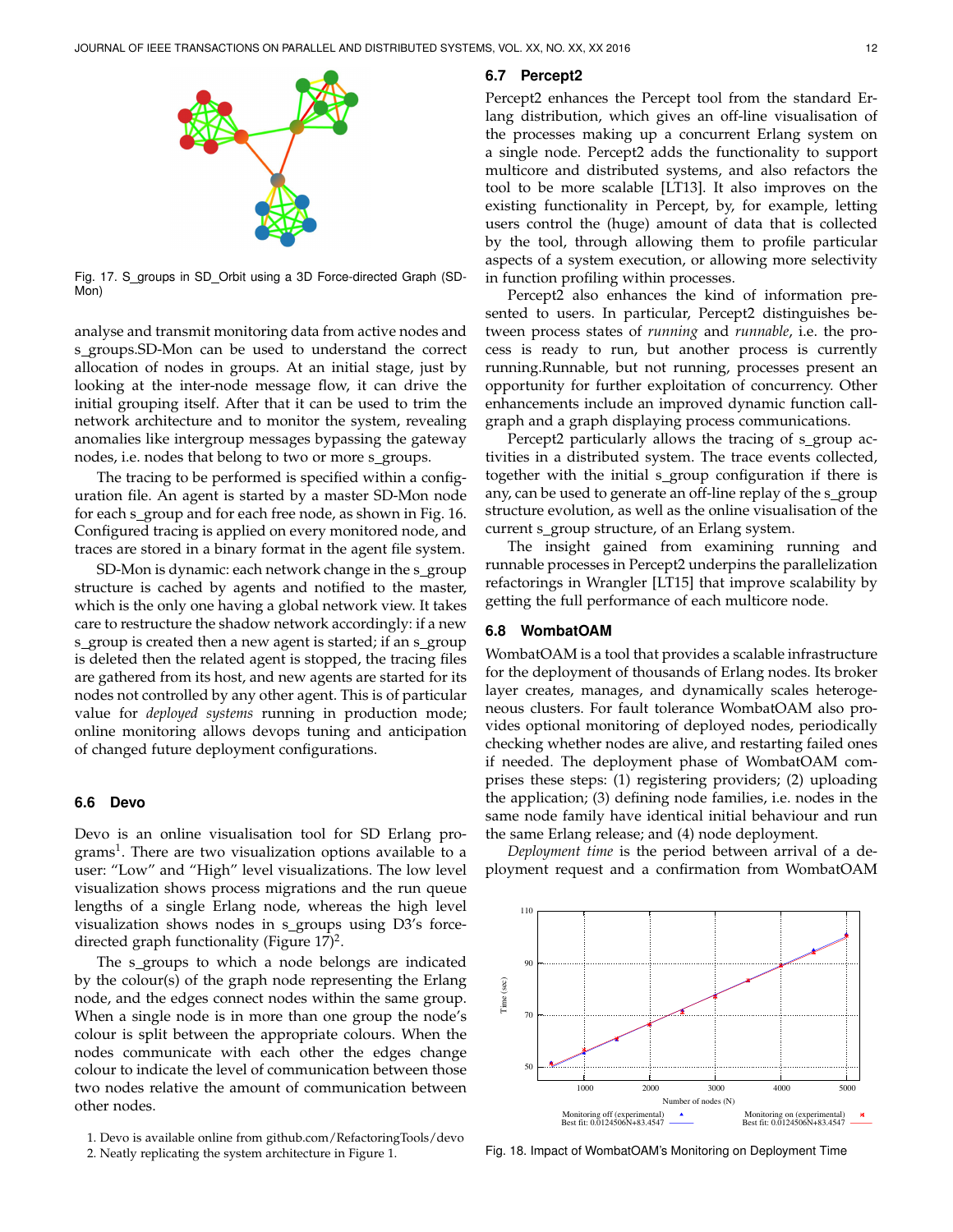

Fig. 19. Impact of WombatOAM's Monitoring

that all nodes have been deployed. The deployment time depends on various factors, such as the number of nodes  $(N_C)$ , usage of monitoring service (on or off), and the number of nodes deployed on the same host (fair or unfair). Fair deployment means that the number of nodes on each host is less than, or equal to, the number of cores on that host.Due to the fact that on the Athos cluster we have an access to 256 physical hosts with 24 cores each (Table 1), in the experiments we run up to 6,144 nodes using fair deployment, and up to 10,000 nodes using unfair deployment.

When running an unfair deployment of up to 10k Erlang nodes, the monitoring is off and every CPU core is shared by three Erlang nodes. The results show that deployment time changes linearly with the best fit equal to  $(0.0124506 \cdot$  $N + 83.4547$ , and 10,000 Erlang nodes are deployed in less than 4 minutes (approx. 47 nodes per second).

To analyse the impact of monitoring on the deployment time we measure the time of fair deployment (one node per CPU core) against two monitoring states: enabled (on) and disabled (off). From the performance results in Figure 18 we conclude that at the target scale WombatOAM monitoring has no impact on the deployment time.

Finally, we analysed the impact of using WombatOAM on a running system, the ACO benchmark, comparing its runtime in two scenarios: monitoring enabled (on) and disabled (off). Figure 19 shows that the WombatOAM monitoring overhead is not intrusive, at 1.33% maximum.

#### **7 CONCLUSION & FUTURE WORK**

**Conclusion.** In prior work we have investigated the scalability limits of distributed Erlang for engineering reliable systems, identifying network connectivity and the maintenance of global recovery information as the key bottlenecks. To address these issues we have developed a Scalable Distributed (SD) Erlang library that partitions the network of Erlang nodes into scalable groups (s\_groups) to minimise both network connectivity and global recovery data (Section 3).

This paper presents a systematic evaluation of SD Erlang for improving the scaling of reliable applications using the Orbit, Ant Colony Optimisation (ACO), Instant Messenger (IM) archetypal benchmarks and the Sim-Diasca case study outlined in Section 4. We report measurements on several platforms, but the primary platform is a cluster with up to 256 hosts and 6144 cores.

The benchmarks evaluate different aspects of SD Erlang: Orbit evaluates the scalability impact of transitive network connections, ACO evaluates the scalability impacts of both transitive connections and the shared global namespace required for reliability, and IM targets reliability. The experiments cover three application-specific measures of scalability: speedup for Orbit, weak scaling for ACO, and throughput for IM.

We investigate three performance research questions (Section 5), obtaining the following results that are consistent with other experiments [ $CLG^+16$ ], [TCP<sup>+</sup>16].

**RQ1: For unreliable applications we show that SD Erlang applications scale better than distributed Erlang applications.** Specifically SD Erlang Orbit scales better than distributed Erlang Orbit, and that SR-ACO scales better than ML-ACO. The SD Erlang applications have far less network traffic. We conclude that, even when global recovery data is not maintained, partitioning the fully-connected network into s\_groups reduces network traffic and improves performance on systems with more than 40 hosts on the Athos cluster (Sections 5.2 and 5.3).

**RQ2**: ACO has relatively simple reliability mechanisms, essentially a supervision tree with a single supervised process type. Reliability in IM is far more elaborate and realistic with multiple types of process supervised, and the potential for Chat Session or Client databases to fail, and hence more elaborate recovery mechanisms. Chaos Monkey experiments with both ACO and IM show that both are reliable, and hence we conclude that **SD Erlang preserves the distributed Erlang reliability model** (Section 5.4).

**RQ3: For reliable applications we show that SD Erlang scales better than distributed Erlang**. Comparing the weak scaling of the reliable GR-ACO with the unreliable ML-ACO shows that maintaining global recovery data, i.e. a process name space, induces a huge amount of network traffic and dramatically limits scalability above 40 hosts. Comparing GR-ACO and SR-ACO weak scaling shows that scalability can be recovered by partitioning the nodes into appropriately-sized s\_groups, and hence maintaining the recovery data only within a relatively small group of nodes (Section 5.4.2).

We present a new systematic and tool-based **approach for refactoring distributed Erlang applications into SD Erlang**. The approach presents a set of design questions, and builds on a suite of new or improved tools for monitoring, debugging, deploying and refactoring SD Erlang applications (Section 6).

We demonstrate the **capability of the tools**, for example showing that WombatOAM is capable of deploying and monitoring substantial (e.g. 10K Erlang VM) distributed Erlang and SD Erlang applications with negligible overheads (Section 6.8).

**Future Work.** The SD Erlang libraries would benefit from enhancements: e.g. to automatically route messages between s\_groups. It would be interesting to extend our preliminary evidence that suggests that some SD Erlang technologies and methodologies could improve the scalability of other actor languages. For example, the Akka framework for Scala could benefit from semi-explicit placement, and Cloud Haskell from partitioning the network [REL15c]. In the medium term we plan to integrate SD Erlang with other